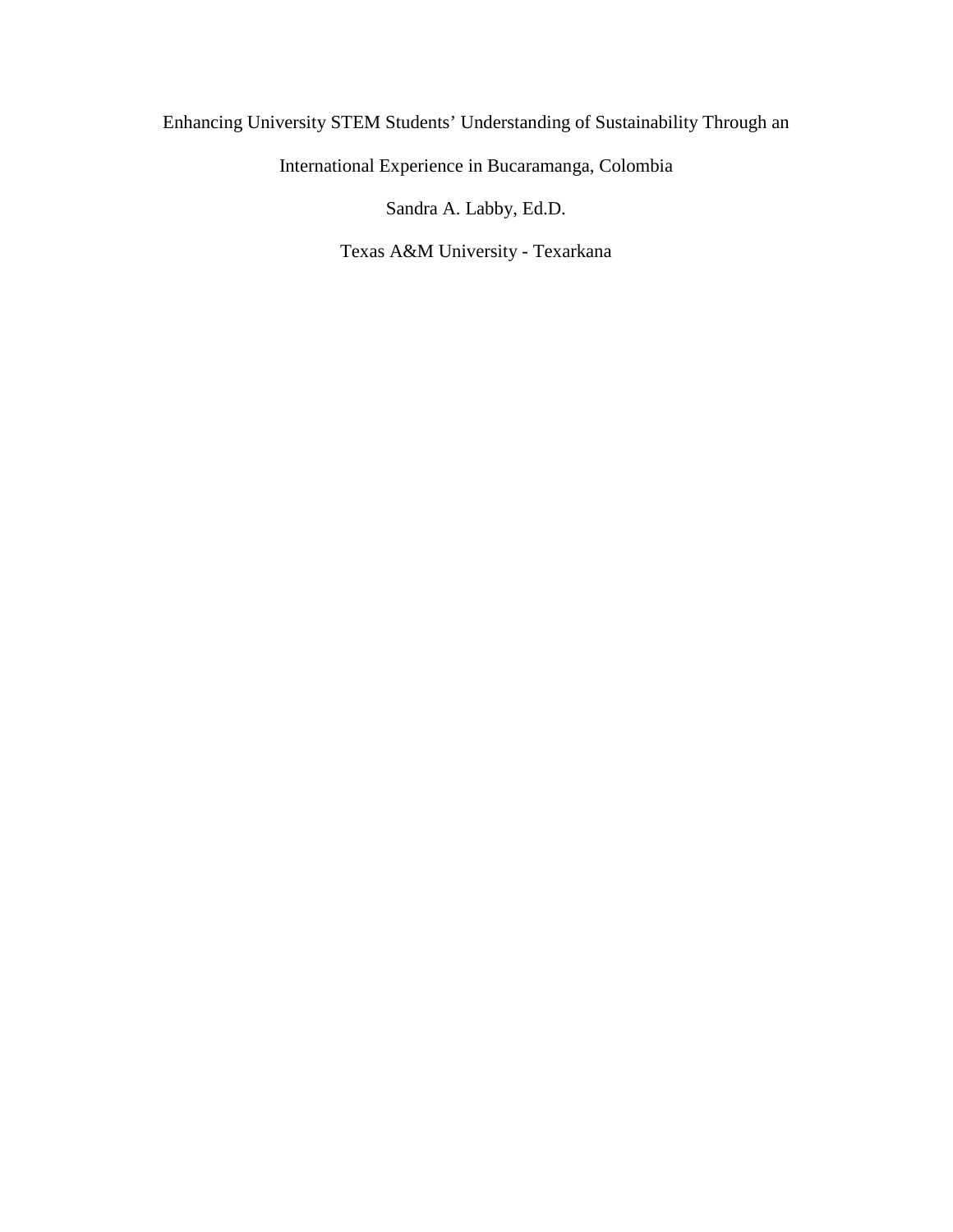### Abstract

Sustainability of natural resources involves the endurance and processes of diverse biological systems and the protection of those systems (James, Magee, Scerri,  $\&$ Steger, 2015). The 2005 World Summit on Social Development identified three interconnected goals of sustainability: environmental protection, social development, and economic development (United Nations General Assembly, 2005). Unfortunately, humans have negatively impacted numerous ecosystems globally, and thus, the survival of humans and other organisms.

Quite often, university students are naïve to economic, social, and biological issues of protecting, harnessing, and/or maintaining sustainable resources. Students do not have the experiences to understand the complex nature such concerns pose to the quality of life in the United States and in other countries.

Through the joint collaboration of Texas A&M University-Texarkana and La Universida Autónoma de Bucaramanga, Colombia, several biology and engineering students from A&M – Texarkana were immersed in the culture of Bucaramanga in an effort to create environmental, social, and economic awareness of that city's efforts related to soil erosion, water conservation, and energy production issues. Students from both universities presented their understandings of these issues to students in a local public school in Bucaramanga. The purpose of this case study was to determine if the development of a parallel course design was indeed replicable and, to assess the value of an international partnership experience for university Science, Technology, Engineering, and Mathematics (STEM) students while developing their awareness and understandings of global issues related to sustainable resources.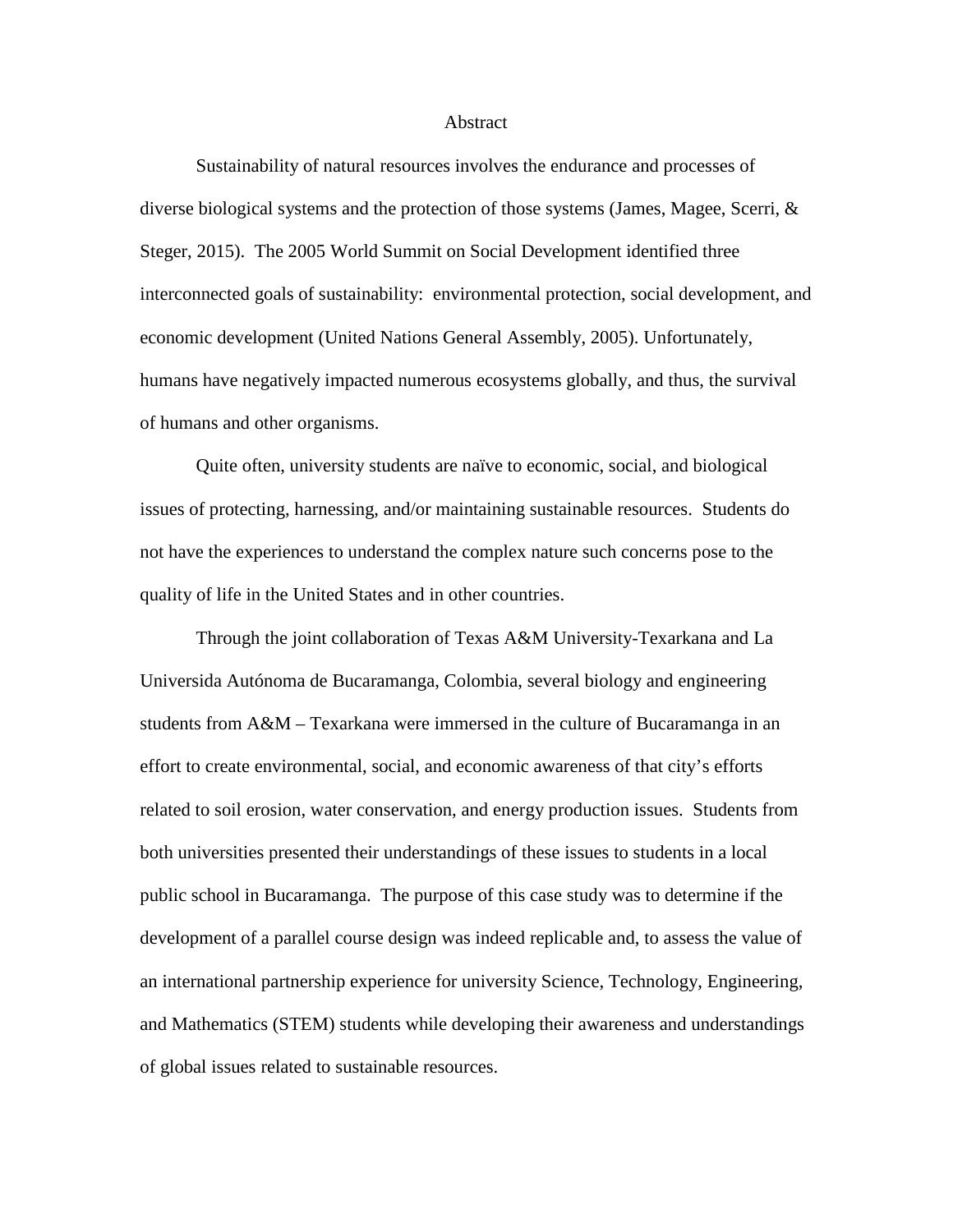The results of the experience included gaining a deeper understanding of the interconnectedness of the sustainability goals in Bucaramanga, Colombia, and building a university partnership to enrich the international educational opportunities for the STEM students.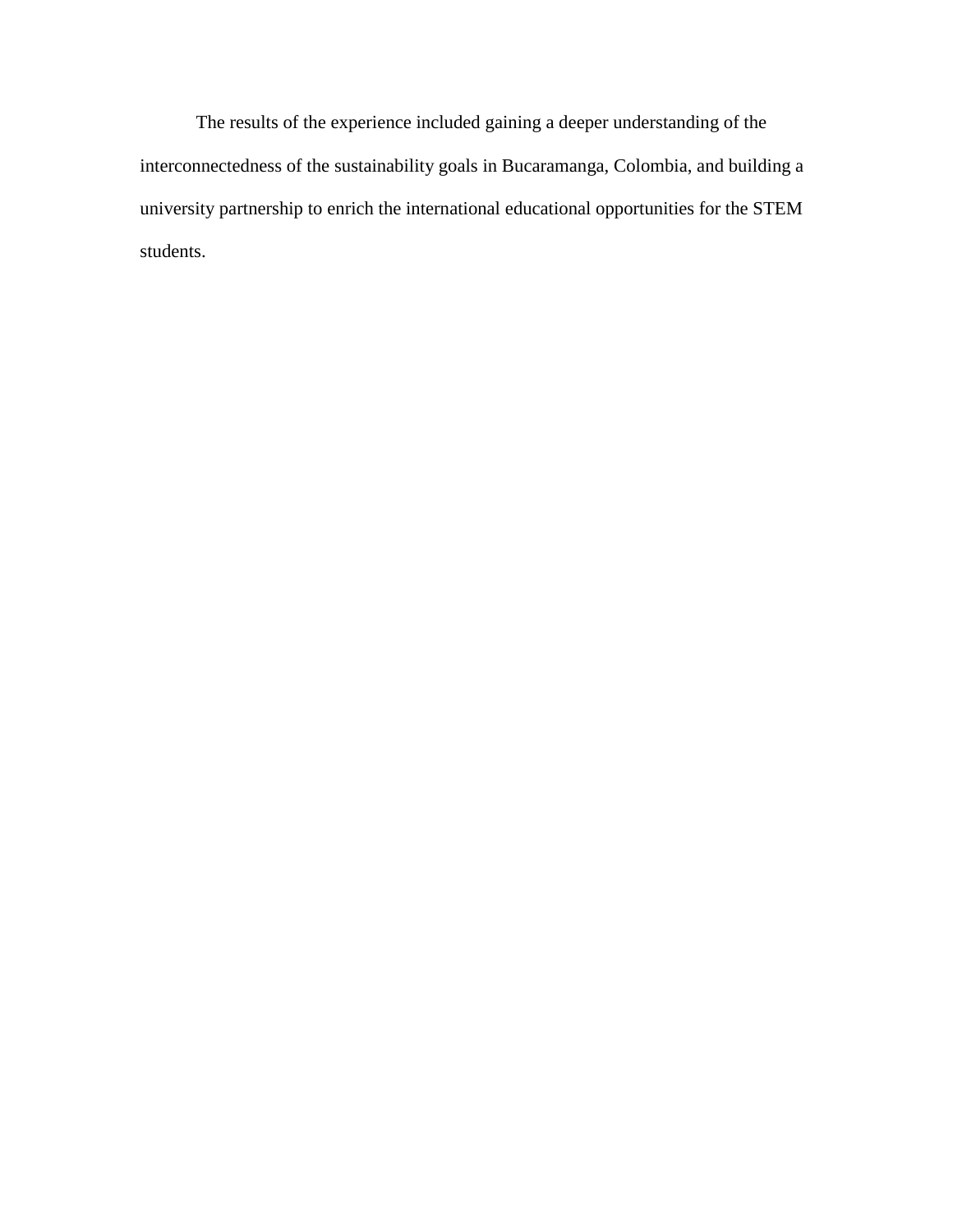Enhancing University STEM Students' Understanding of Sustainability Through an International Experience in Bucaramanga, Colombia

University Science, Technology, Engineering, and Math (STEM) students may be deprived of hands-on experiences that connect scientific concepts, principles, and theories presented in their textbooks, laboratory experiences, and university courses to real-world contexts in countries other than the United States. These same students may lack the global awareness that various environmental, social and economic issues are as equally pervasive in other countries as those same concerns are in the United States. To foster a deeper understanding of the environmental issues of soil erosion, water conservation, and energy production, which are of global concern, collaboration between international university partners, to create a replicable model, may provide a rich scientific and cultural experience for university students.

# **Review of the Literature**

## **Sustainability, A Global Effort**

Sustainability has been defined as the endurance and processes of diverse biological systems, with respect to natural resources, and the protection of those systems. Sustainability has also encompassed the balancing of local and global efforts to meet basic human needs without destroying or degrading the natural environment (EurActive, 2004; Kates, Parris, & Leiserowitz, 2005; International Institute for Sustainable Development, 2009;). The 2005 World Summit on Social Development identified 3 interconnected goals of sustainability: environmental, economic, and social goals. The Summit's efforts identified three additional common characteristics (bearable, viable, and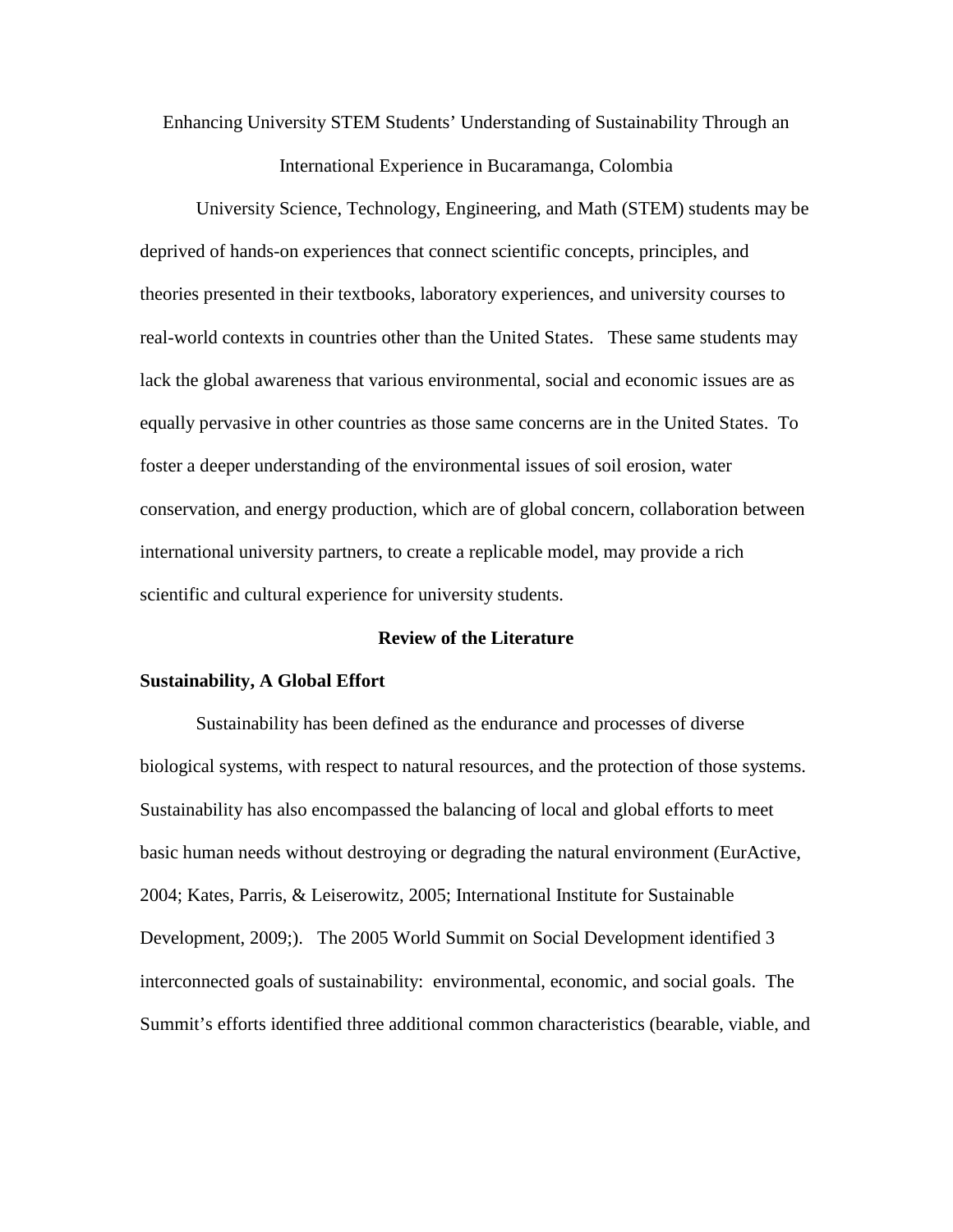equitable) that further demonstrated the interconnectedness of the primary goals (Adam, 2006).

In a working-draft of a technical report by the Bureau of the United Nations Statistical Commission (UNSC) on the development of an indicator framework for the goals and targets of the post-2015 development agenda, the Commission identified 17 sustainable development goals. The goals included were: 1) no poverty; 2) zero hunger; 3) good health and well being; 4) quality education; 5) gender equity; 6) clean water and sanitation; 7) affordable and clean energy; 8) decent work and economic growth; 9) industry, innovation and infrastructure; 10) reduced inequalities; 11) sustainable cities and communities; 12) responsible consumption, production; 13) climate action; 14) life below water; 15) life on land; 16) peace, justice, and strong institutions; and, 17) partnerships for the goals (United Nations Statistical Commission, March 2015). These goals have since become the framework for the development of sustainability initiatives worldwide.

### **Sustainability in Bucaramanga, Colombia**

In 2012, the city of Bucaramanga, Colombia, committed to the Emerging and Sustainable Cities Initiative (Inter-American Development Bank, 2015). To maximize the impact of improving the quality of life and sustainable resources, strategic partnerships were developed within the city of Bucaramanga to strategically improve the environment, economic growth, and social well-being of the city. The city of Bucaramanga partnered with the Colombian National Development Bank, Findeter, to form the *Platform for Sustainable and Competitive Cities (CSC).* Bucaramanga, together with three other cities, Barranquilla, Manizales, and Pereira, developed actions plans with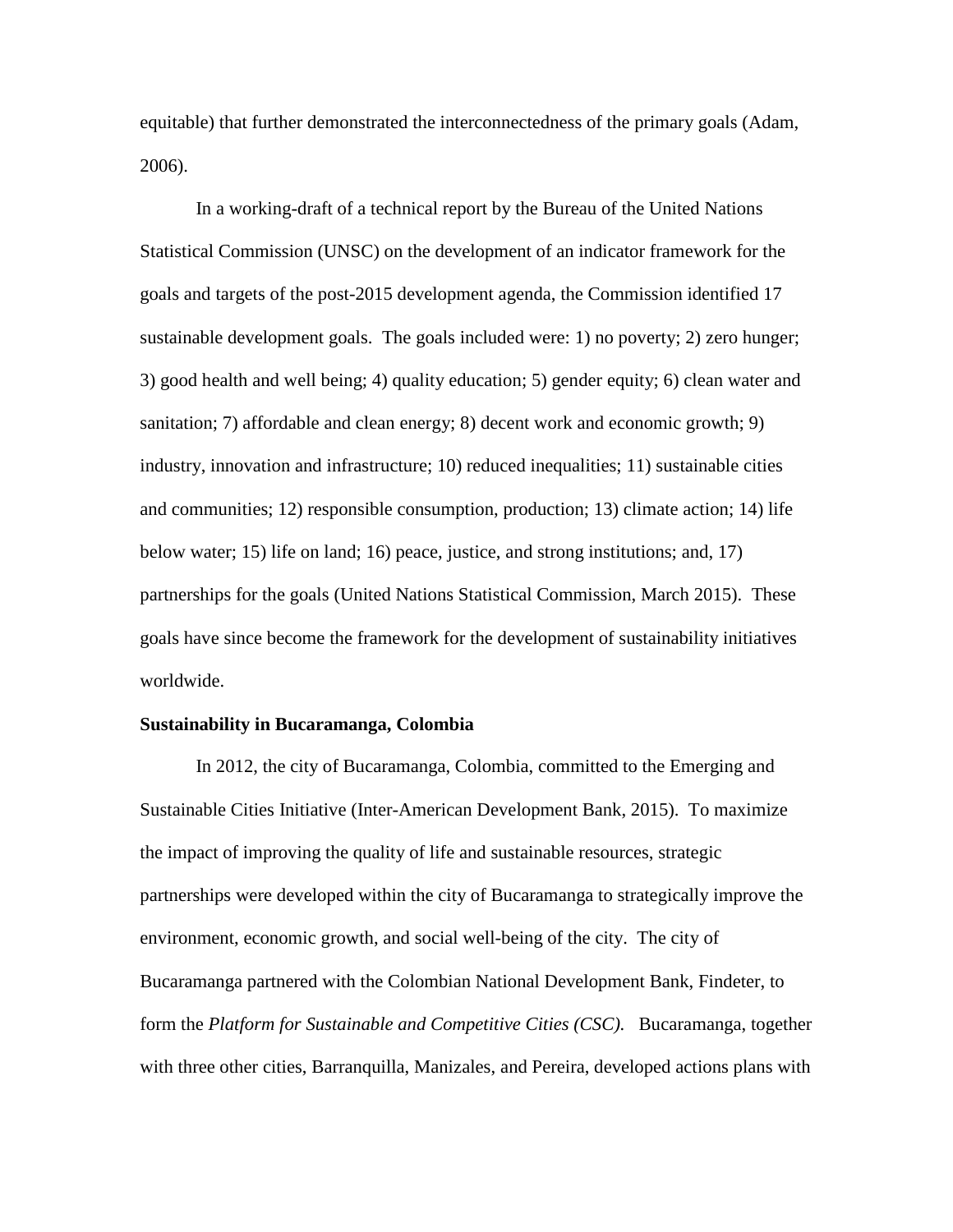actionable priorities for which financial investments were then allocated. Action items included: adaptation, climate change, education and health, energy, fiscal management, information technology, infrastructure, public transportation, resiliency, safety, urban development, water and sanitation. Since 2012, several other large cities in Colombia have joined the CSC to prioritize their efforts toward sustainability and obtain funding to support implementation of their actionable programs (Inter-American Development Bank, 2015).

## **University Study Abroad and International Partnerships**

Immersion of university students in an international cultural exchange broadens students' depth of knowledge regarding global issues and cultural awareness. According to statistics from the Institute for International Education (2014), STEM fields (23%) lead the disciplines of American study abroad programs. This is followed by "social sciences (22%), business (20%), humanities (10%) and fine or applied arts (8%)" (Goldoni, 2015, p. 2). The context of such programs is usually short-term immersion into the culture and thus, minimal engagement within the communities being visited. Typically, large groups of undergraduate students from the United States travel together, take the same classes, and are taught by home and host university faculty who are familiar with the framework of the United States educational system. The programs present organized activities, both educational and social, to maximize the international experiences and do not lend themselves to total immersion within the culture (Isabelli-Garcia, 2006). Additionally, many programs consider English to be the globally accepted official language and do not foster a multilingual approach within the international experience (Kubota, 2002).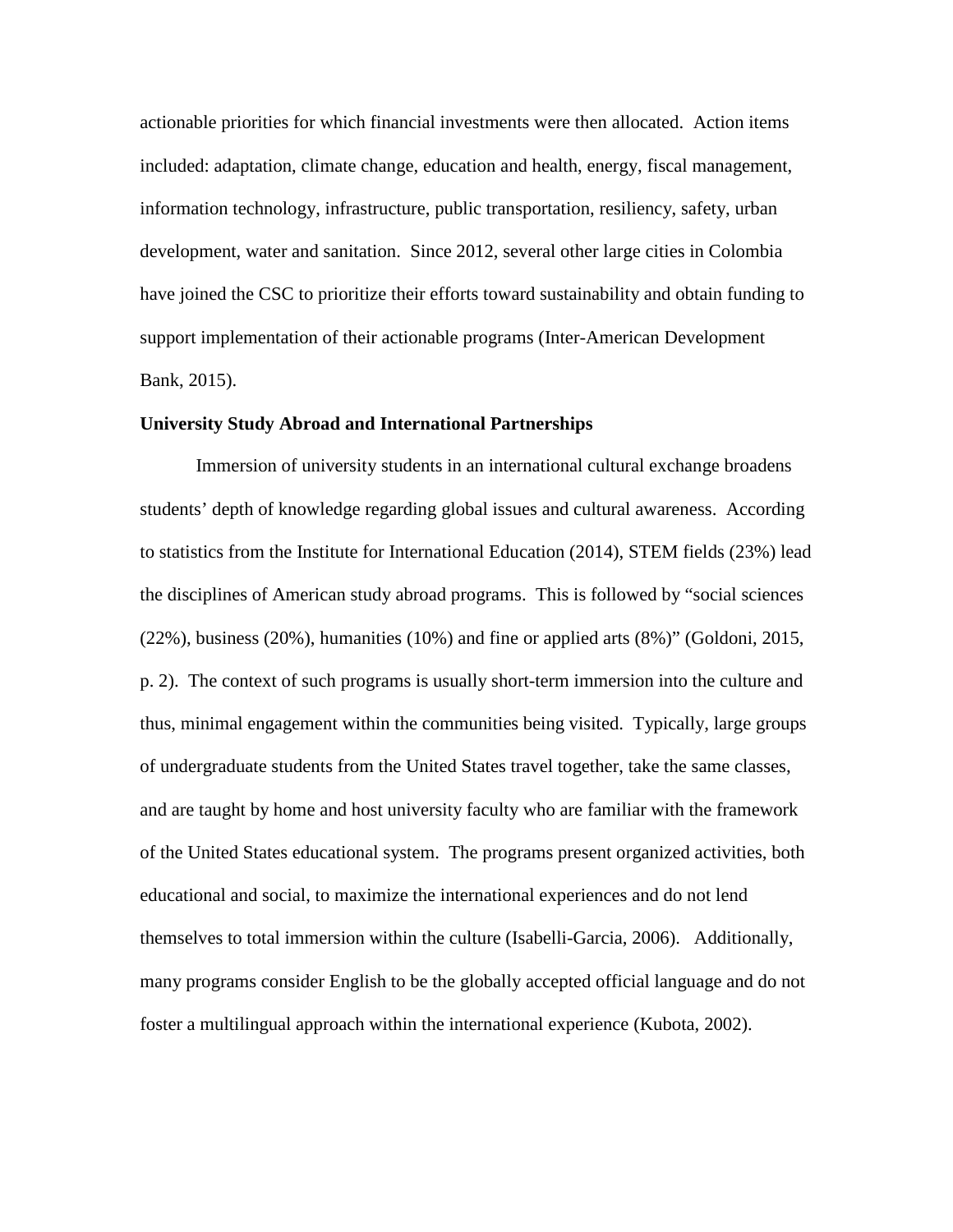As seen in the statistics from the Institute for International Education (2014), STEM programs and faculty have encouraged their students to actively participate in study abroad programs. Such experiences have presented STEM students a global awareness of opportunities within the scientific workforce (Thao, Lawrenz, Brakke, Sherman, & Matute, 2016). Additionally, through building effective relationships with university partnerships and purposefully including cross-cultural understandings (Pierson, Myck-Wayne, Stang, & Basinska, 2015) into course designs, students were exposed to common international issues, including environmental awareness and sustainability. Educational partnerships have the opportunity to bridge the gap between theory and practice by offering students the practical knowledge, abilities, and skills to address the needs of society and industry (Daniels, M., 2015).

#### **Methodology**

This research was a case study (Gall, Gall, & Borg, 2007) focused on university STEM students' awareness of environmental issues through a parallel course design through two universities' partnership. Qualitative data was collected through active participation in the cultural immersion study abroad, observations with respect to environmental issues, interviews with students, and development of a replicable model for future partnerships.

Texas A&M University – Texarkana and La Universida Autónoma de Bucaramanga (UNAB), Colombia partnered on a grant endeavor through *100,000 Strong in the Americas* in which the two universities collaborated to create a replicable model for a joint partnership between universities. The focus of the collaboration was two fold: 1) to develop parallel course delivery for environmental awareness with respect to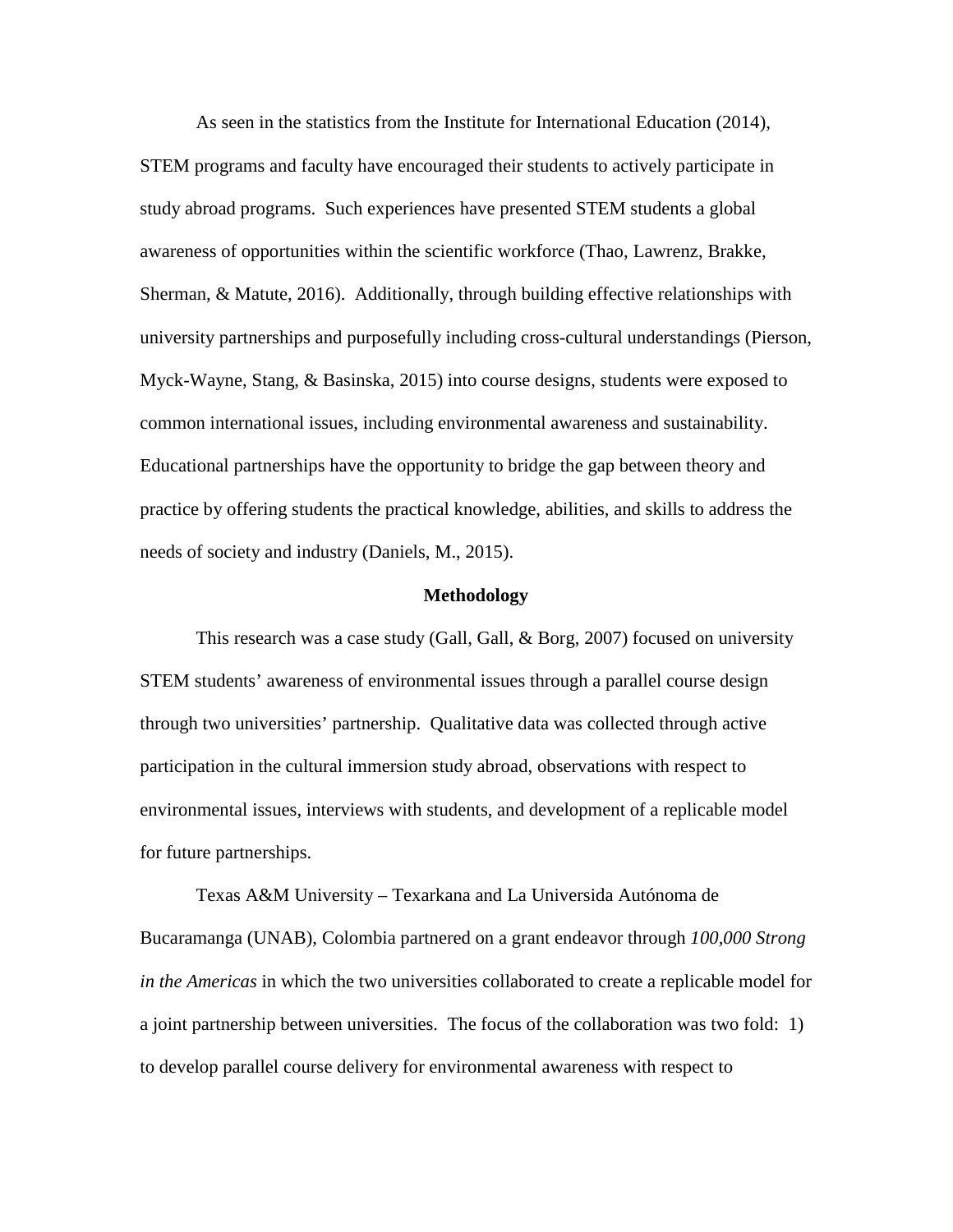sustainability, and 2) to immerse students in each other's cultures through study abroad student exchanges. There were three phases to the grant.

The first phase involved the co-development of an environmental studies course at both universities with common student learning outcomes. The curriculum design transferred from the university classroom setting to the educational community of schoolaged children. The parallel course development and delivery offered opportunities for highly engaged professional collegiality and motivation among university faculty for active student participation.

The second phase engaged the university students in collaborative activities in each university's hometown. The Colombian students traveled to Texarkana, Texas. In Texarkana, an educational pavilion with teaching stations was created in a local park for community's elementary school children. The students from both universities invited several grade levels of elementary students to actively participate in environmental activities related to sustainability. In Bucaramanga, Colombia, the educational endeavor extended into a middle school and a high school through an environmental fair facilitated by the university students from both Texarkana and Bucaramanga. The goal was to actively engage middle school and high school students in global issues related to sustainability.

The third phase involved the university students' international study abroad experiences. The STEM students, from both Texas A&M – Texarkana and UNAB, enrolled in the parallel courses at their respective universities. Intensive language classes with targeted vocabulary were taken by both groups of students. Specific and specialized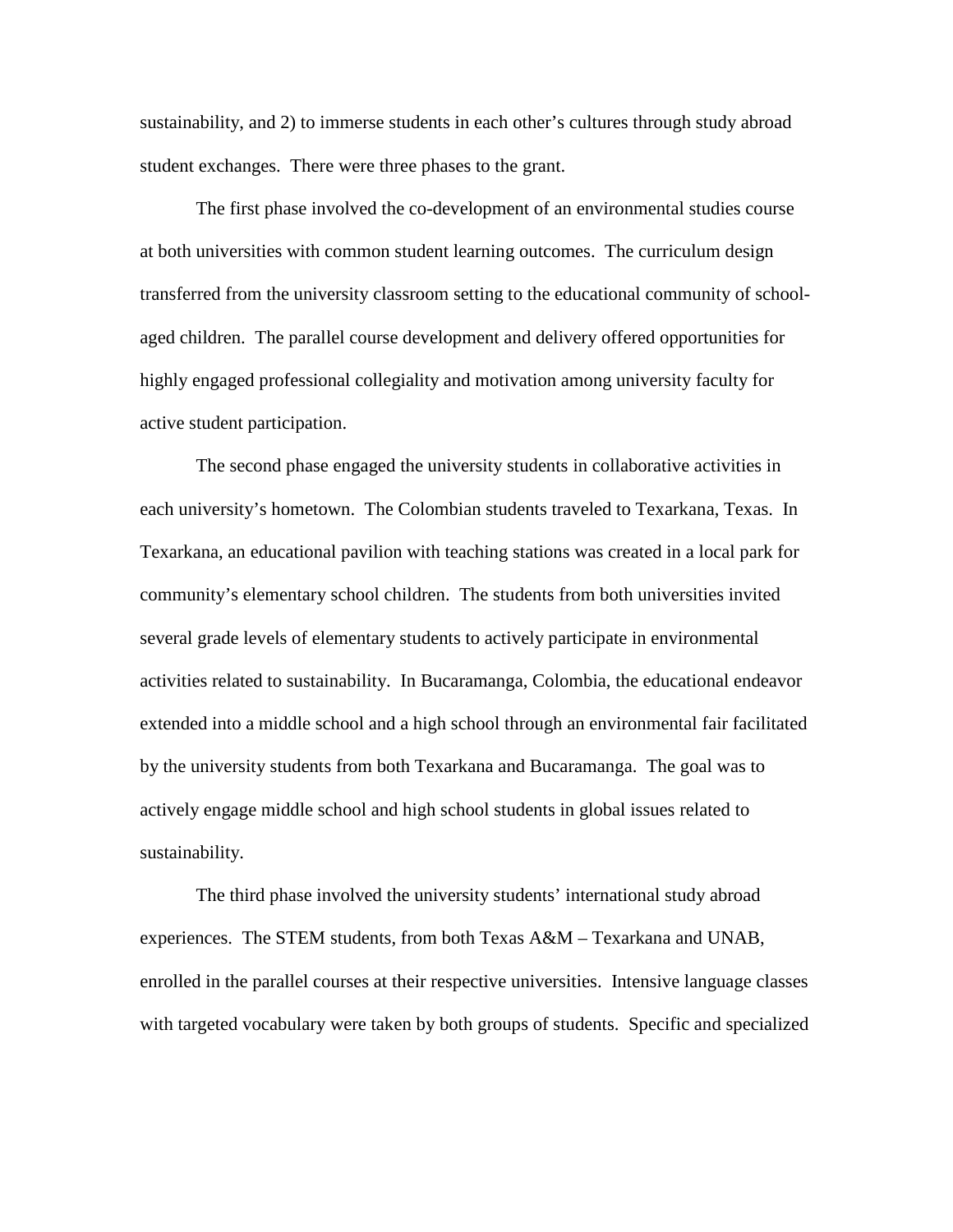cultural experiences related to sustainability were part of the global awareness education of the university STEM students.

The results and discussion for this research project focused on the third phase for the Texas A&M – Texarkana students and their international experiences in Bucaramanga, Colombia, as related to sustainability. The city of Bucaramanga's efforts related to environmental, economic, and social awareness included soil erosion, water conservation, and energy production. Replicable aspects of the parallel course design were presented here, as well.

# **Results and Discussion**

Through the university partnership between Texas A&M University – Texarkana and La Universida Autónoma de Bucaramanga, the students experienced first-hand environmental management of land use and freshwater, the development of alternative energy resources, and social progress in the city of Bucaramanga.

## **Environmental Dimension**

The students from Texas  $A\&M -$  Texarkana visited several erosion sites to witness the effects of soil erosion due to seasonal rains, seismic activity, urbanization and population growth in Bucaramanga. The environmental management of the land required stabilization of land next to major highways and beneath hillside homes. Land stabilization along highways was accomplished through the installation of coated wire mesh that was anchored at the top of the hillsides and then unfurled as it lay on the side of the hill. Native vegetation, such as grasses, was planted in the soil to further stabilize the ground from further erosion. The lands beneath hillside homes were stabilized through the use of four-inch layers of sprayed concrete. Pipes were drilled into the hill to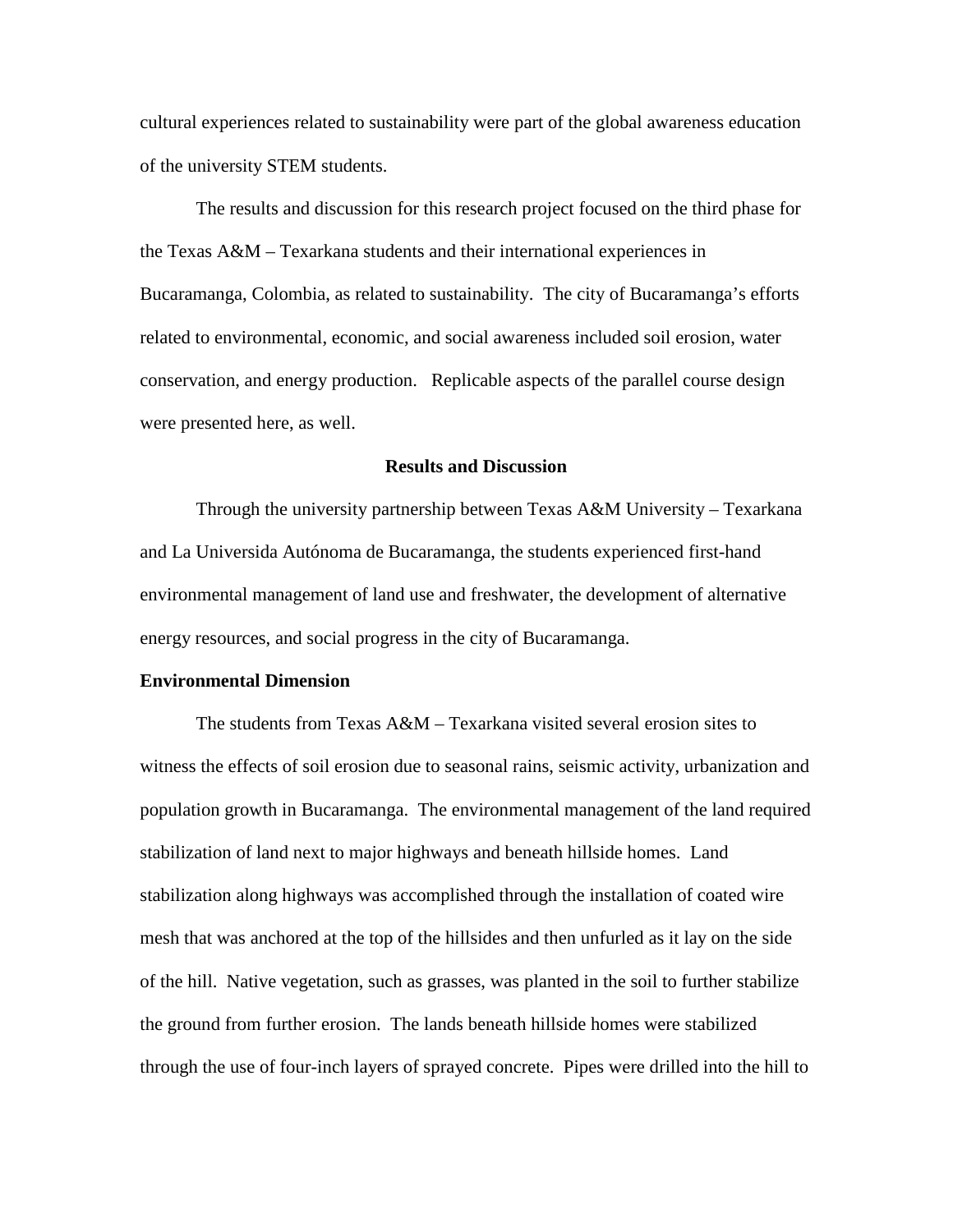reduce hydrostatic pressure from rain runoff; thus, providing a means for the water to drain through the soil, without producing further erosion or deterioration of the land. Only habitable sites were funded using the sprayed concrete procedures. These initiatives supported the United Nation's sustainability goals of decent work and economic growth; industry, innovation, and infrastructure; climate action; sustainability; and, life on land (United Nations Statistical Commission, March 2015).

A visit to the Matanza Dam – Acueducto de Bucaramanga permitted the students to see first-hand the construction of a dam and reservoir that was designed to retain water from the rainy season. The purpose of the dam was to provide the city of Bucaramanga with a water source until approximately 2050, based on current population trends. The city of Bucaramanga is located in the foothills of the Andes Mountains with no major river providing fresh water to the entire city. The dam's location was purposefully selected between two adjacent mountains. Rock from the excavation of both mountains was used in the construction of the dam; thus, using the available natural resources became a means to defray additional construction expenses. The city's responsiveness to meeting the needs of it's people was truly aligned with several of the sustainability goals of the United Nations including zero hunger; good health and well being; clean water; industry, innovation, and infrastructure; sustainability; and responsible consumption, production (United Nations Statistical Commission, March 2015).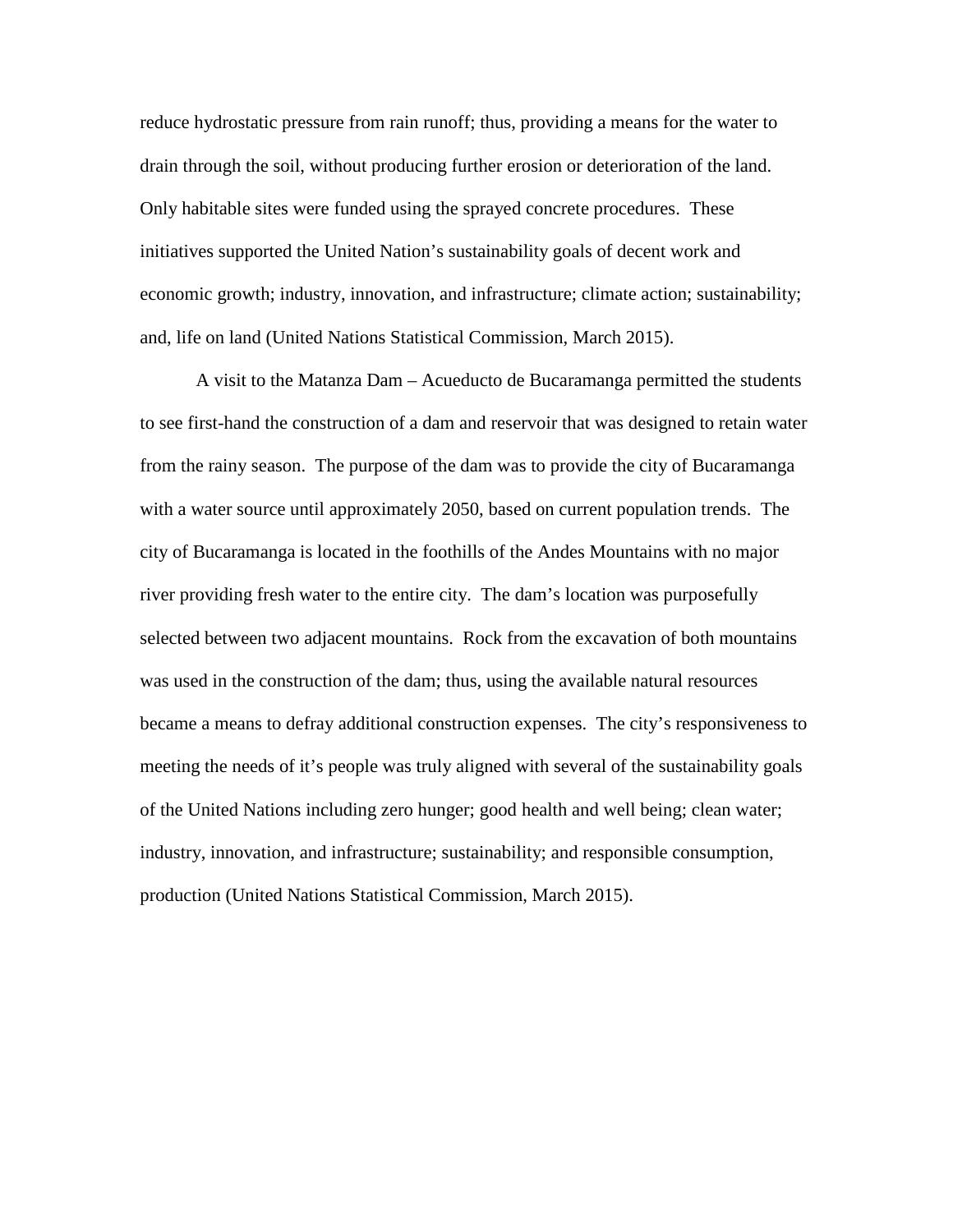# **Economic Dimension**

Economic growth corresponds to increasing pressures on the environment. According to the International Resource Panel, hosted by the United Nations Environment Program (UNEP) – 2011, by 2050, 140 billion tons of biomass, fossil fuels, minerals, and ores per year could be used up by the human race. This is three times the current rate of consumption. Developed countries use approximately 16 ton/per capita/year, while underdeveloped countries use approximately 4 tons/per capita/year (United Nations Environmental Program, 2011). The need for alternative sources of energy is quite evident based on these estimates. The students from Texas  $A\&M -$ Texarkana had the opportunity to visit the research laboratories and engineering facilities of La Universidad Autónoma de Bucaramanga (UNAB). The students enrolled in the Energy Engineering Program at UNAB were not only learning about alternative energy sources, but were trying to create more efficient wind, solar, and hydro-energy resources. The United Nations sustainability goals of providing quality education and industry, innovation and infrastructure were being addressed (United Nations Statistical Commission, March 2015).

#### **Social Dimension**

Social growth was measured using the Social Progress Index (SPI) framework. The SPI is a holistic measure of a country's performance, measuring everything from personal safety to health and wellness to sustainability. It is not based on wealth or economic indicators (Porter & Stern, 2015). A formalized operational definition social progress is:

the capacity of a society to meet the basic human needs of citizens,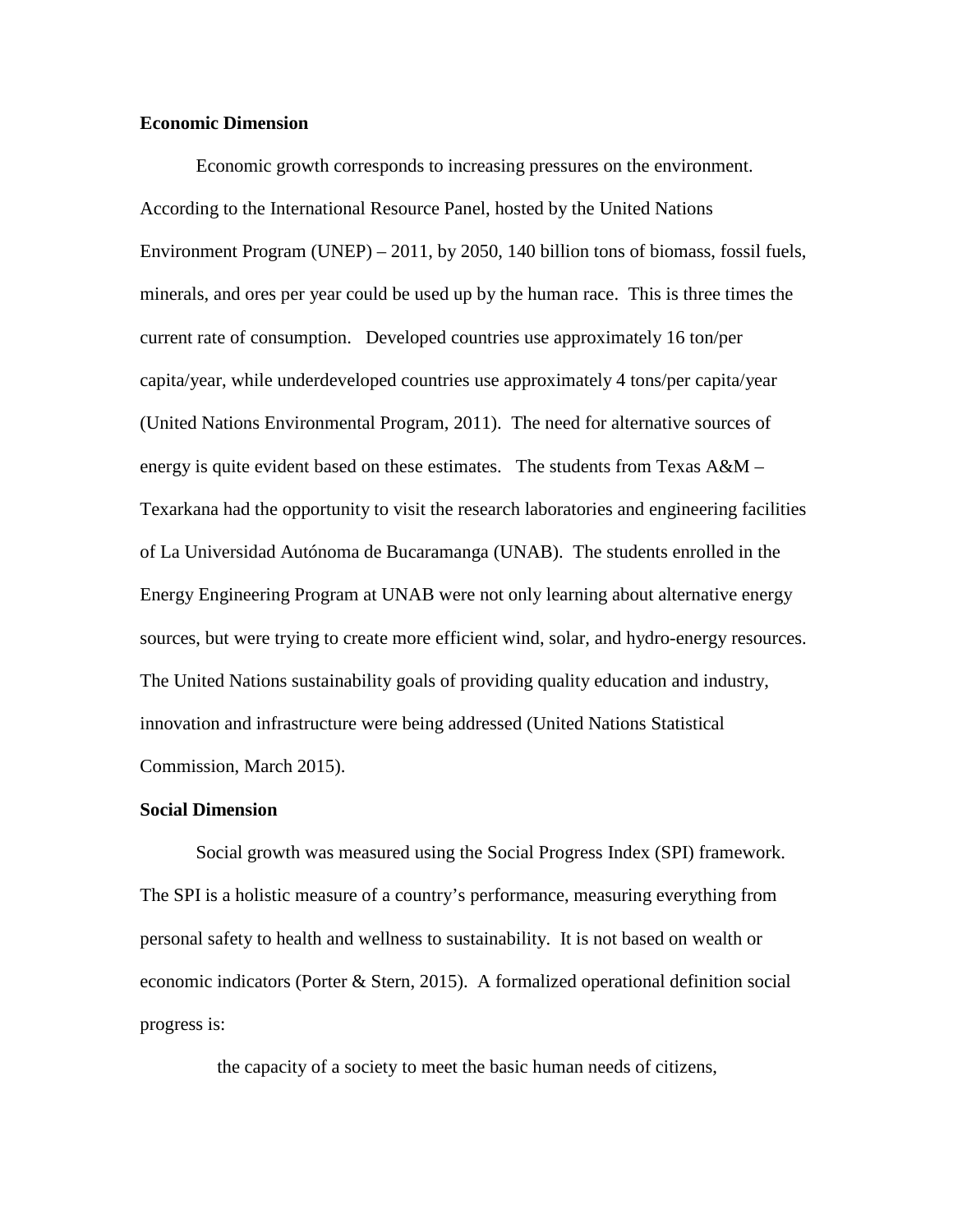establish the building blocks that allow citizens and communities to enhance and sustain the quality of their lives, and create the conditions for all individuals to reach their full potential (Porter, 2016, para. 1)

Regarding social growth, one small, inexpensive, and easily achievable step that may have the greatest impact on the environment, meeting the basic needs of the populace, sustaining quality of life, and helping people reach their full potential is through the education of a nation's youth and the communities in which they live. Such was the case for the students from Texas A&M University-Texarkana and La Universida Autónoma de Bucaramanga, Colombia, together, they presented an Environmental Fair at Colegio Panamericano. The university students created hands-on, engaging activities for the middle school and high school students in attendance. Universal issues of global warming, recycling, and clean energy were presented. To further open the minds of the students at Colegio Panamericano, the principal of the school asked the university students to share what their intended career paths were, what college life was like in the United States and Colombia, and their changed perspectives of Colombia based on this international exchange and experience.

One of the students shared the following:

I learned that the sustainable resources in Bucaramanga were a concern of the city because they want to find renewable energy alternatives. My impression of the environmental concerns in Bucaramanga were first and foremost the land erosion. It was caused by the natural erosion of rain and wind. I experienced an inside view of higher education in a different country. My educational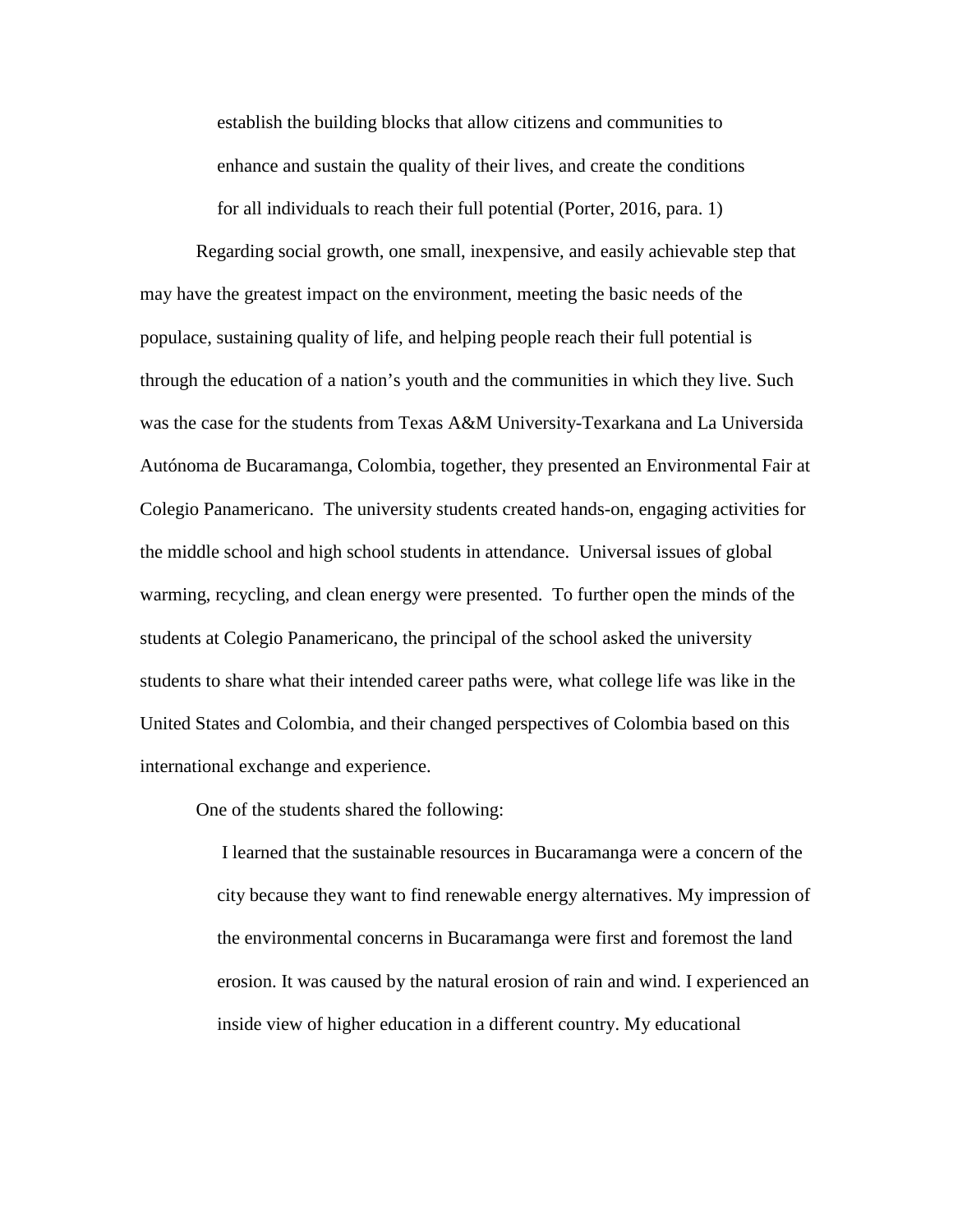highlights were when we went to see different erosion sites throughout the city, and one of them was in the back yard of a row of apartments.

Another student shared:

The most fascinating aspect of the trip was seeing the already implemented techniques for sustainability in the city of Bucaramanga (for instance the cement stabilized mountain side in an effort to prevent erosion). The students had an overwhelming passion for renewable and pollution-free energy sources which was very evident in both their intelligence of the subject as well as the experiments being conducted. What a cultural experience it was to see the differences between the Colombian way of life/education compared to ours here in the U.S. Since returning from the trip, I have noticed a profound thankfulness for the opportunities I so often would have taken for granted. Such a life-changing experience it was, to visit such a beautiful and hospitable country and to develop life-long friendships with the amazing students at La Universidad Autónoma de Bucaramanga.

While the university partnerships between Texas A&M University-Texarkana and La Universida Autónoma de Bucaramanga were initiated through the *100,000 Strong in the Americas* grant process, the success of the parallel course design provided the students with the opportunity to participate in a replicable model for international study. The content of this experience was environmental awareness and sustainability. The commitment of the university faculty was evident through discussions regarding future parallel course development and the potential for dual degree offerings.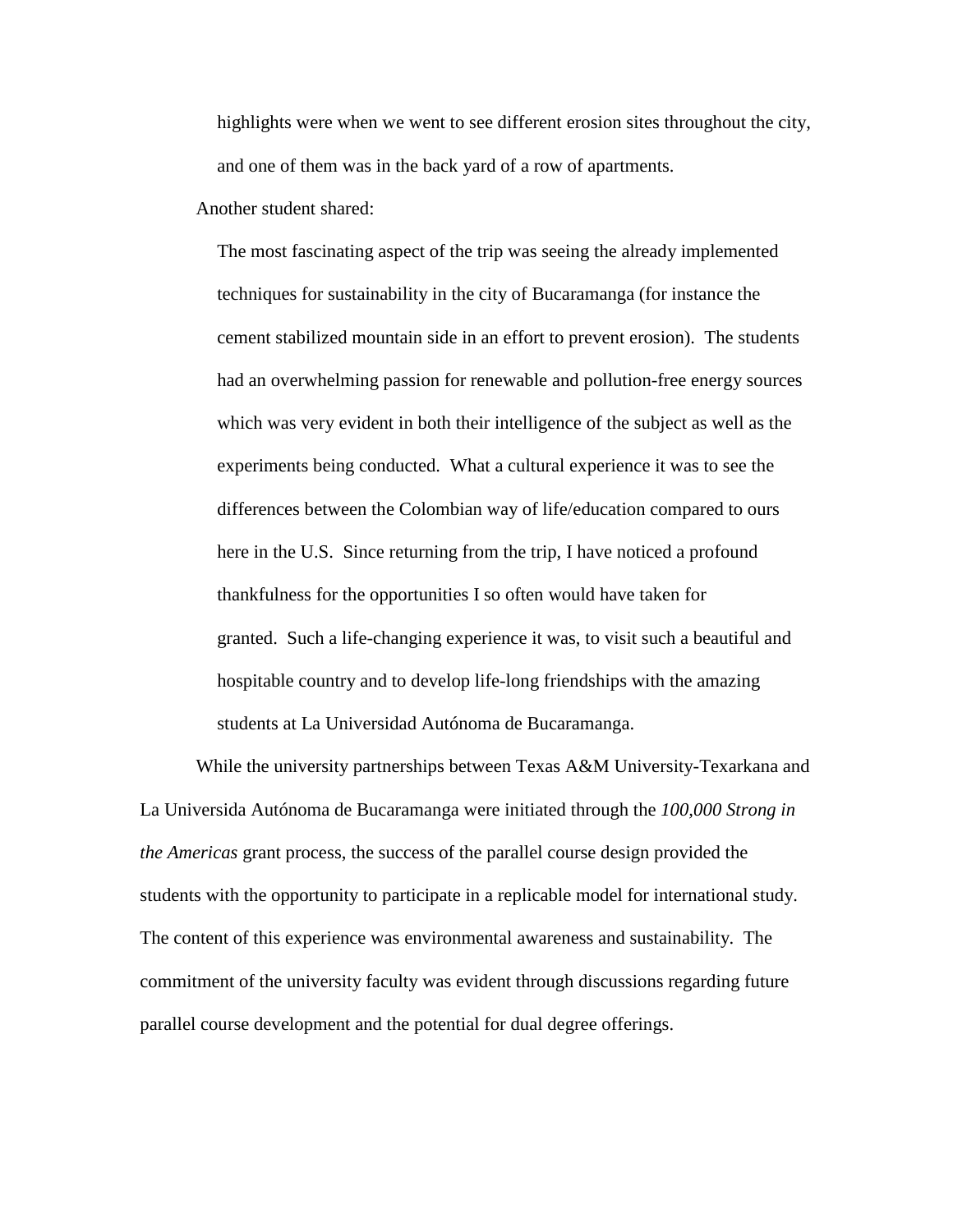# **Conclusion and Implications**

The opportunity for STEM students to participate in the *100,000 Strong in the Americas* collaboration between Texas A&M University-Texarkana and La Universidad Autónoma de Bucaramanga, Colombia, was a rich and rewarding experience for both groups of students, for those from Bucaramanga, Colombia and those from Texarkana, Texas. The parallel course design created by the partnering universities raised environmental awareness regarding land use, acquisition of fresh water, and developing alternative sources of energy. Having the students travel to each other's countries further engaged the students in deepening their understanding of sustainability as a global issue. The cultural immersion reinforced providing collaborative educational opportunities for university students to maximize the impact of education on the youth and communities from both cultures. The partnering universities were successful in their endeavor to create a replicable model for future projects and student exchanges. Collaboration between and among university professors should and will continue as the opportunities are limitless for our students.

Future research should include case study findings from other university partnerships with respect to the parallel design of courses with common student learning outcomes. Studies regarding the extent to which faculty relationships fostered through the study abroad programs led to collaboration on research projects should be investigated. Additionally, the long-term impact on students who participated in the study abroad programs and their career paths should be studied to determine if the global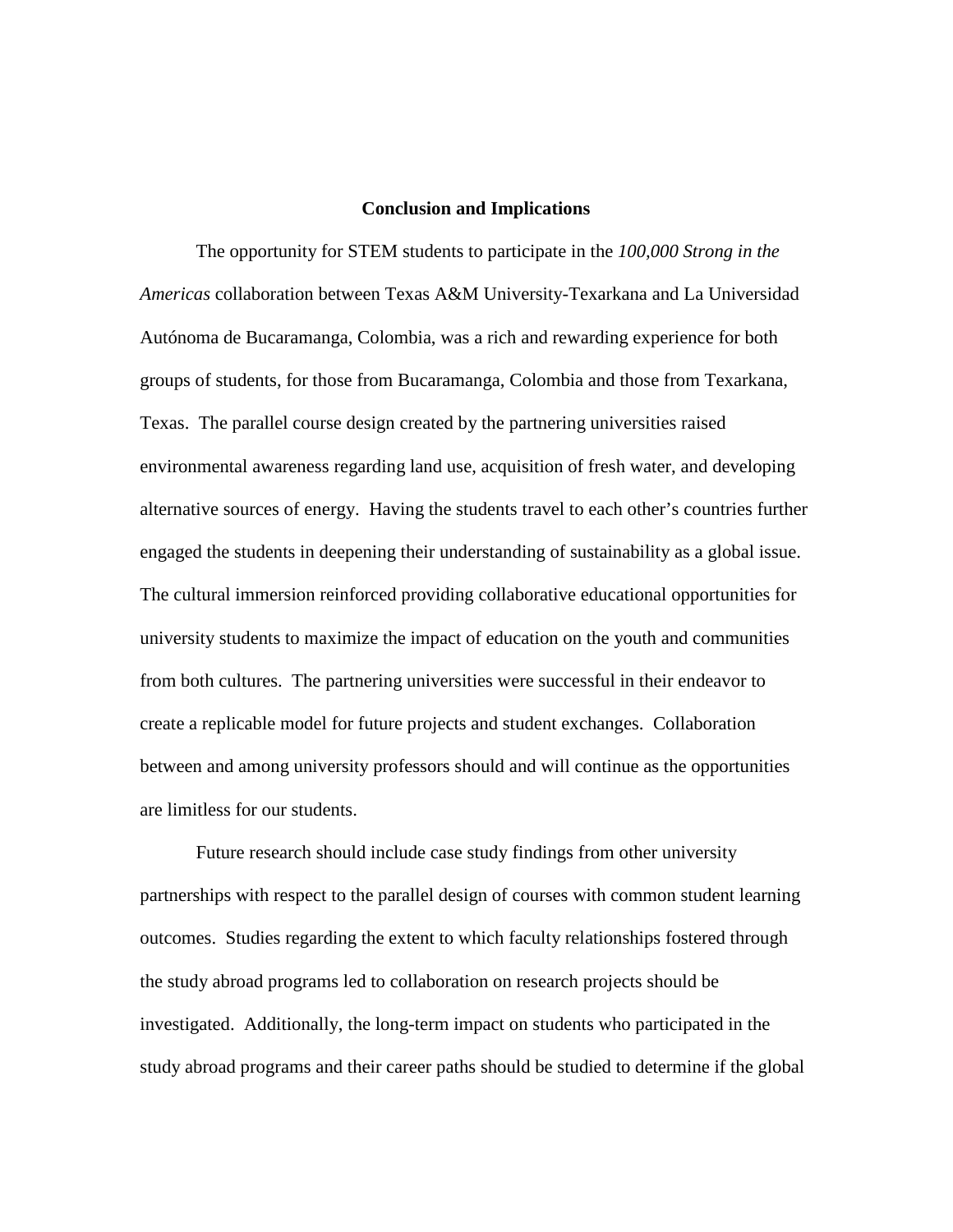experiences led to international jobs. Follow-up studies should be conducted to determine the extent to which the international goals of sustainability with respect to environmental management, economic growth, and social progress have been attained.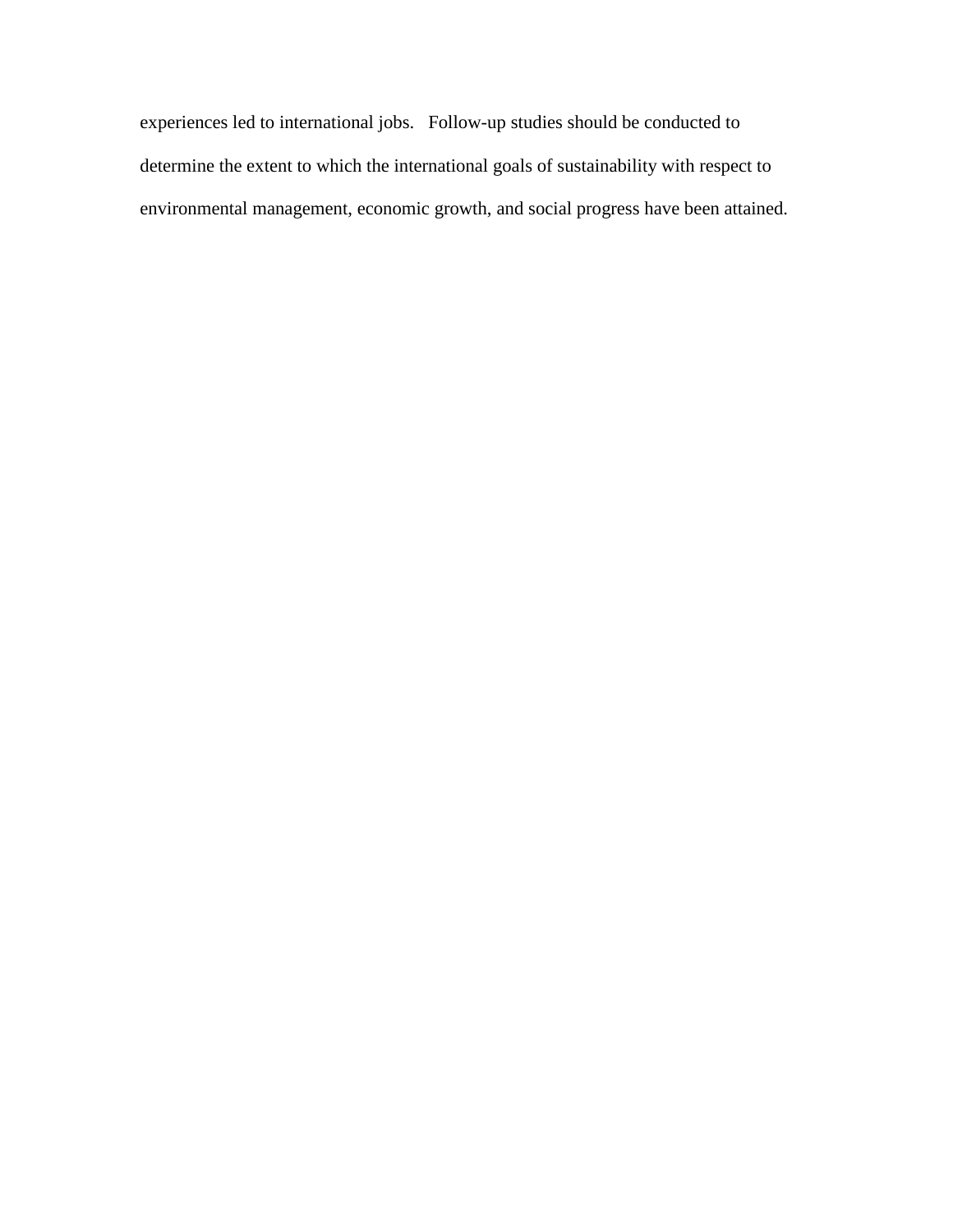# References

- Adams, W.M. (2006). The future of sustainability: re-thinking environment and development in the twenty-first century. The World Conservation Union. Report of the IUCN Renowned Thinkers meeting, 29-31, January 2006. Retrieved from http://cmsdata.iucn.org/downloads/iucn\_future\_of\_sustanability.pdf
- Daniels, M. (2015). Collaborative technologies in global engineering: New competencies and challenges. *International Journal of Engineering Education, 31*(1), 267-281.
- EurActive. (2004). Enlargement 2004: Environment policy implications. Retrieved from http://www.euractiv.com/section/science-policymaking/opinion/enlargement-2004-environment-policy-implications/
- Gall, M.D., Gall, J.P., & Borg, W. R. (2007). *Educational research: An introduction* (8<sup>th</sup>) ed.). Pearson.
- Goldoni, F. (2015). Preparing students for studying abroad. *Journal of the Scholarship of Teaching and Learning, 15*(4), 1-20. Doi: 10.14434/josotl.v1514.13640
- Institute for International Education. (2014). *Open doors report 2014*. Retrieved from [http://iie.org/opendoors.](http://iie.org/opendoors)
- Inter-American Development Bank. (2015). Working together for greater urban sustainability in Colombia. Retrieved from [http://www.iadb.org/en/topics/emerging](http://www.iadb.org/en/topics/emerging-and-sustainable-cities/working-together-for-greater-urban-sustainability-in-colombia,9683.html)[and-sustainable-cities/working-together-for-greater-urban-sustainability-in](http://www.iadb.org/en/topics/emerging-and-sustainable-cities/working-together-for-greater-urban-sustainability-in-colombia,9683.html)[colombia,9683.html](http://www.iadb.org/en/topics/emerging-and-sustainable-cities/working-together-for-greater-urban-sustainability-in-colombia,9683.html)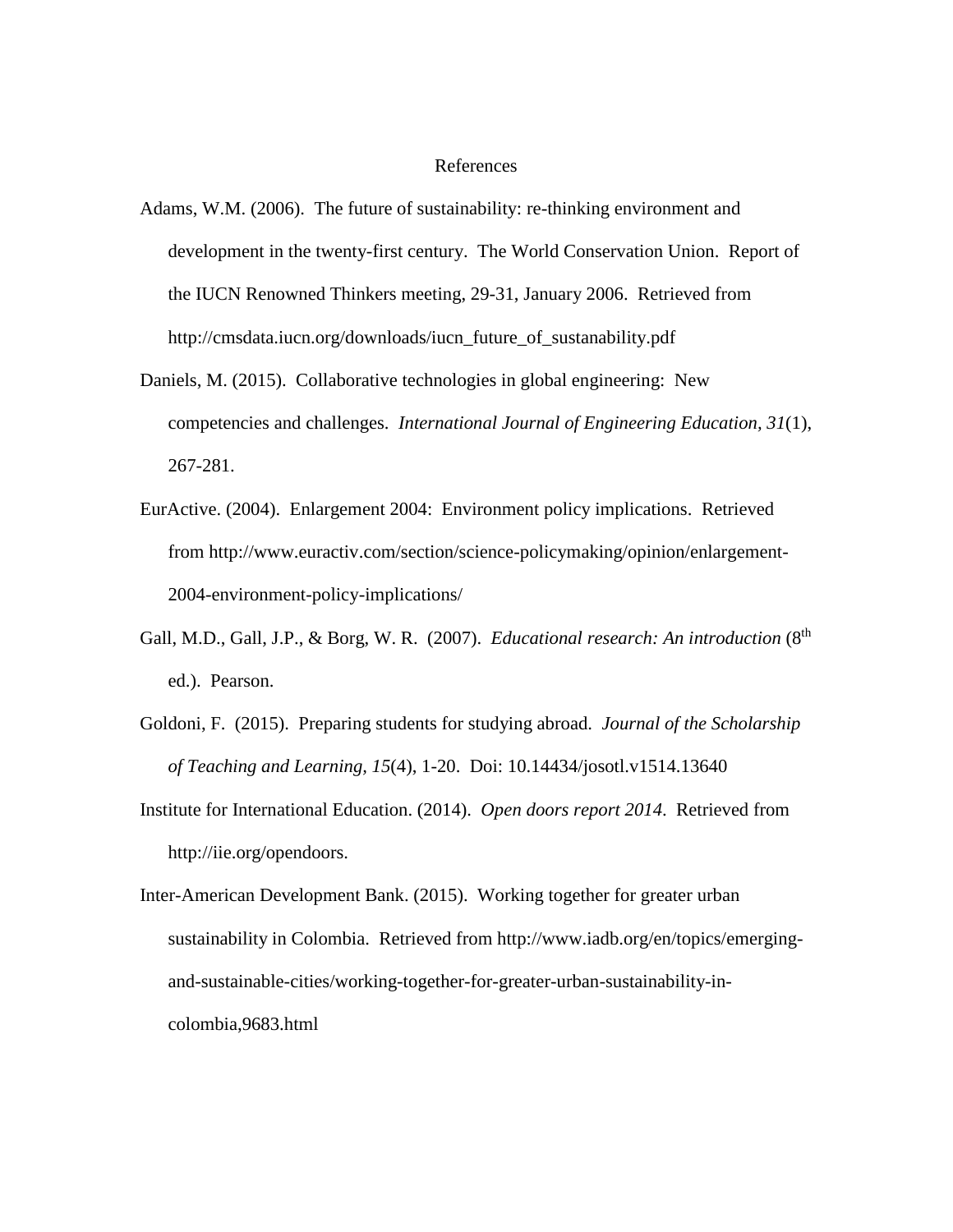- International Institute for Sustainable Development. (2009) *Sustaining excellence: 2008/09 Annual report*. Winnipeg, Manitoba: International Institute for Sustainable Development
- Isabelli-Garcia, C. (2006). Study abroad social networks, motivation and attitudes: Implications for second language acquisition. In M.A. Dufon & E. Churchill (Eds.), *Language learners in study abroad contexts* (pp. 231-258). Buffalo: Multilingual Matters.
- James, P., Magee, L, Scerri, A, & Steger, M.B. (2015*). Urban Sustainability in Theory and Practice.* London: Rutledge.
- Kates, Parris, & Leiserowitz. (2005). What is sustainable development? *Environment 47*(3), 8-21.
- Kubota, R. (2002). The impact of globalization on language teaching in Japan. In D. Block & D. Cameron (Eds.), Globalization and language teaching (pp. 13-28). New York: Rutledge.
- Pierson, M.R., Myck-Wayne, J., Stang, K.K., & Basinska, A. (2015). Sustaining an international partnership: An evolving collaboration. *Journal of International Special Needs Education, 18*(1), 12-17.
- Porter, M.E. (2016). Social progress index. Retrieved from http://www.isc.hbs.edu/research-areas/pages/social-progress-index.aspx
- Porter, M.E., Stern, S., Green, M. (2015). Social progress index 2015: Executive summary. Retrieved from www2.deloitte.com/.../**social-progress**-imperative**index**.html